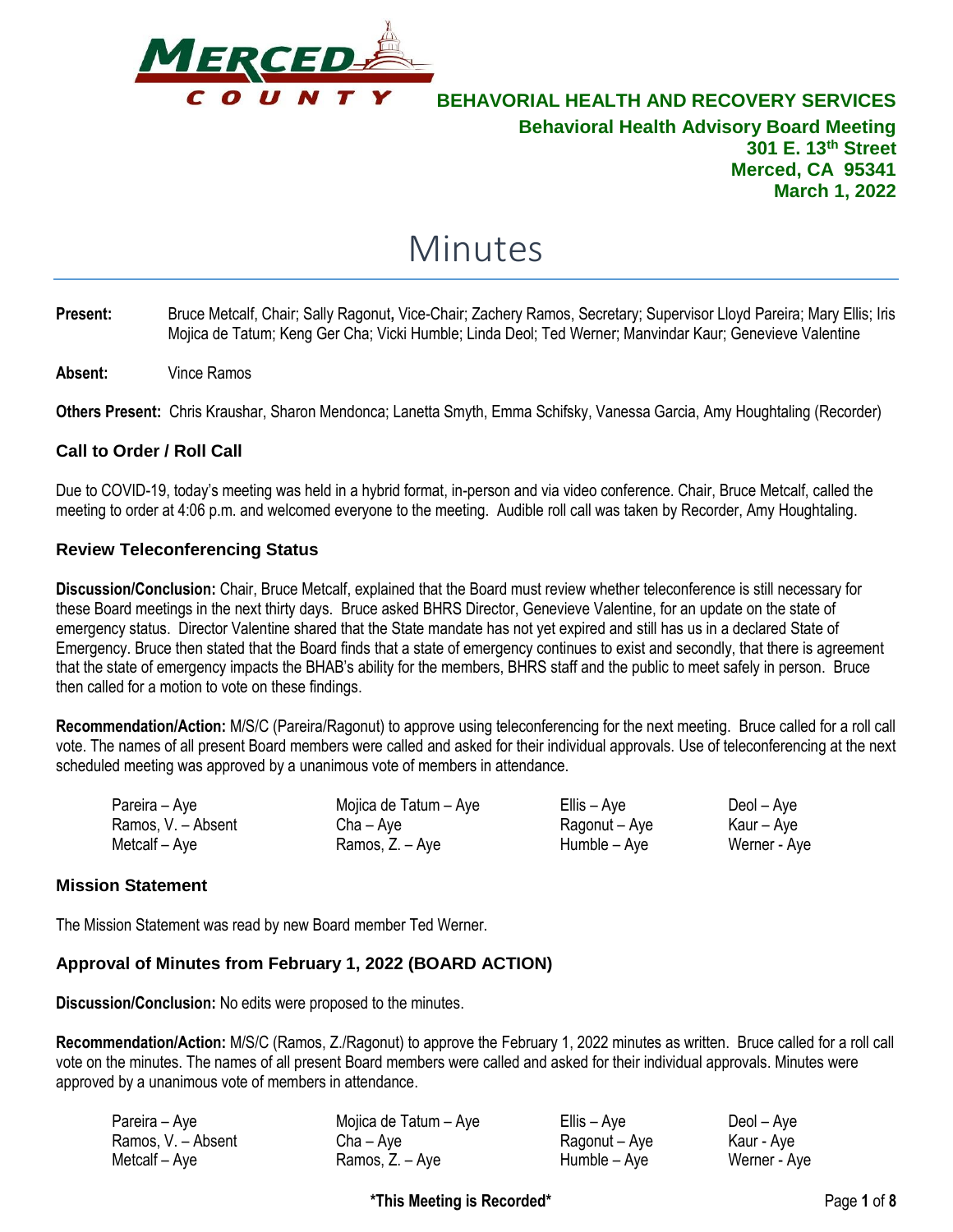

**Opportunity for public input. At this time any person may comment on any item which is not on the agenda.**

**Discussion/Conclusion:** No public comment was given.

**Recommendation/Action:** None

### **Chair's Report**

**A. Welcome to new members**

**Discussion/Conclusion: A.** Bruce reported that new board members, Manvindar Kaur and Ted Werner, have completed their oaths and are now full voting members of this board. Bruce and the board members gave them a warm welcome. Bruce said that onboarding will now take place for the newest members of this board. Amy confirmed that she is working with these members to coordinate a group onboarding session.

**Recommendation/Action:** Information only.

### **Training/Presentation – RDA presentation of Merced ISN FY20-21 results**

**Discussion/Conclusion:** RDA Consultant, Emma Schifsky, presented a summary overview of the year three evaluation findings from RDA's assessment on fiscal year two thousand twenty to twenty-one on the Innovative Strategist Network (ISN) Program. The program was implemented in the year two thousand and eighteen as a five-year program in the Mental Health Services Act Innovation Plan. The ISN is a short-term (approximately thirty days) service coordination program wherein interdisciplinary teams of strategists work with consumers to; navigate barriers to accessing care, identify individual needs and recovery goals, and facilitate linkages to Behavioral Health and Recovery Services (BHRS) partners and community resources. There is an adults team of seven strategists who work with serious behavioral health needs, and a youths team of four strategists that work with mild-to-moderate needs. COVID-19 had an impact on the program in that the adult services were able to continue, but with safety protocols. Youth services were offered via telehealth, with in-person options offered as restrictions eased. There were difficulties engaging with clients and connecting them to longer-term services due to reduced operations and closures. This affected the program by reducing program completions and prolonging enrollment length. In the fiscal year two thousand twenty/twenty-one a total of one hundred sixty-seven consumers were served in the adult services and one hundred fifty-seven in the youth. Referrals were primarily from other Behavioral Health teams for the adults and mostly from health care centers and schools for the youth. Most referrals were responded to within three days, however the ISN team noted the need for more timely and detailed referrals. Top barriers identified in each program group were; for adult, housing issues, substance abuse, limited functional skills and family or social support. Most experienced more than one barrier. For the youth it was inadequate previous service, health insurance barriers, service navigation support and family or social support. Other mild to moderate service providers were affected by COVID, limiting the ability to refer and match clients to preferred providers. Program partners praised the program for its multi-disciplinary makeup and the consumer-centered highly collaborative nature of the BHRS team, which paid a key role the ability to provide timely services and referrals. As options began to be offered in schools or in-office, it did help with goal engagement and completion. Staff provided therapy and services until other services were available, which sometimes took months. Although many consumers discontinued program engagement, the program still connected participants to other services even if they did not graduate. In the fiscal year reviewed, forty-four percent of adult program consumers met their objectives and twenty-one percent of the youth program consumers met their objectives. COVID continued to show its effect in the twenty-eight percent of youth who discontinued services and the twenty-six percent that declined further services after multiple outreach attempts. The most common reasons were because the youth's behavior had improved or the family preferred in-person services which were unavailable due to COVID. In the youth program, it took the majority of families longer than thirty days to connect to other services, staying in the ISN program for an average of seventy days. The most common services youth consumers of this program were linked to are: counseling services, family therapy, school-based IEP, mild-to-moderate behavioral health providers, community-based organizations and primary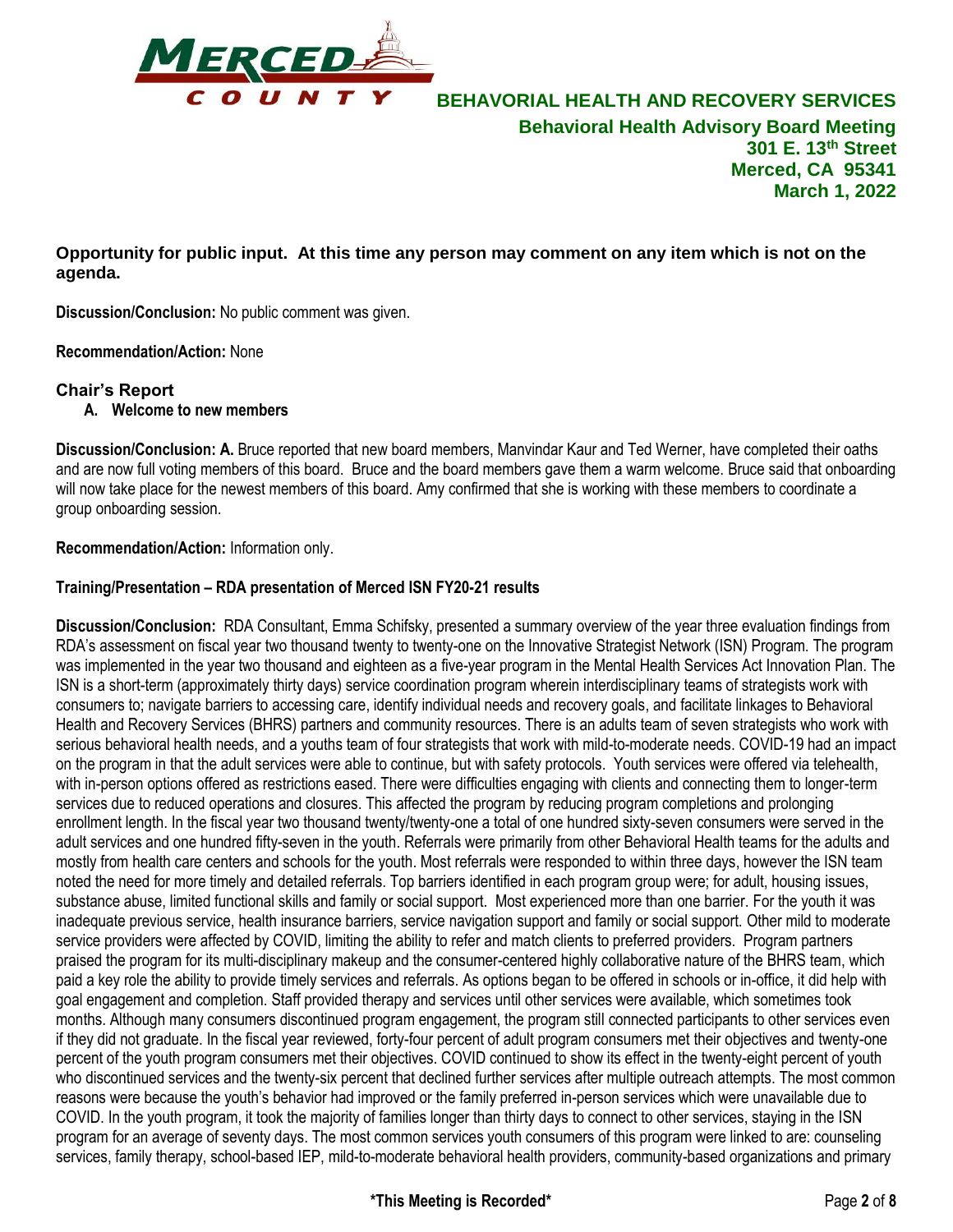

care medical providers. In the adult program, their average enrollment length was also seventy days and thirty-five percent met their ISN objectives. It was noted that over half of adult program consumers have histories of being high-frequency users of crisis and hospitalization services, but the intensive case management of ISN had a significant effect on consumers, even if they did not graduate the ISN program, showing ISN's effectiveness in removing barriers and reducing crisis episodes. Data showed a decrease in the number of crisis episodes and an increase in behavioral health service engagement, and consumers spoke of the high level of trust they had in ISN team members. The top resource linkages for the adult program were: basic needs, Human Service Agency, homeless/housing services, and insurance providers. Emma summarized the findings and asked if the Board had any questions. Bruce thanked her for the detailed and informative report. Iris asked for the Board to receive a copy of the full sixty-page RDA report after today's meeting. It was approved that copies will be sent to Board members. Lanetta Smyth, the Adult System of Care Director, was present and shared that she personally thinks it is a great program and we are fortunate to have it at BHRS. Sally commented that, as a family member, she appreciates such programs that go out to the consumer who cannot get to us on their own. She also likes that the program flexed during COVID and had program participants for over a year due to COVID related stumbling blocks. Sally noted that this is year three and asked if the program ends at year five. Genevieve clarified that it will end as an innovation project, but we are trying to find ways to continue the project through other funding streams within our MHSA program. Iris expressed that the savings in funds is significant as well when you keep high frequency users out of hospitals and crisis services. Genevieve shared that the program also has a psychiatric nurse on the team who goes out into the field, which is a contributing factor to the success. Sally asked if others counties are doing such programs. Genevieve shared that we are the only county that is doing it this way. Lloyd asked the approximate cost of the program, per year. Sharon Jones shared that it is about eight hundred thousand dollars a year. The overall project approval amount was six point eight million dollars. Lanetta noted that, up until this year, not all their staff could bill. Now the Peer Support Specialists can bill Medi-Cal, which will help. Lloyd asked if Central California Alliance might be interested in funding this program. Genevieve shared that with CalAIM, there is a part called an "in lieu of service" for the mild to moderate, which is a whole person care enhanced care management code. So, BHRS has had conversations with the Alliance about billing directly to them as a separate contractor. That service or benefit should roll out in this county in July of this year, so we have had conversations about the potential of this as it would allow us to draw down actual revenue for the positions. Sharon shared that it is about eight hundred and fifty dollars a day, or thirty thousand dollars a month, for an adult to be in a facility like California Psychiatric Transition, so you can see the financial impact of a successful program like the Innovative Strategist Network. Lloyd commented that maybe our two county hospitals might be interested as part of the diversion program, noting that if we can bill, then the extra money may not be that great. Bruce thanked everyone for their comments.

### **Recommendation/Action:** Information only

### **Director's Report**

- **A. Student Resiliency Center - upcoming**
- **B. General Data Review**

**Discussion/Conclusion: A.** Genevieve shared that BHRS applied for a joint grant with MCOE for a Student Resiliency Center. It would be a prevention driven center that is ACEs heavy and trauma focused. They were awarded an over four million dollar grant and will be going before the Board of Supervisors in late March for them to approve the receiving of funds. The facility would be for all youth and BHRS would be co-located with MCOE there. They are looking for a building location now. They will also utilize other community partners to meet the needs of their clients, by making it also a resource center for ACEs Aware and other community partners to help meet the needs of the students from a larger perspective. Genevieve said they see it as a way to expand all the ACE initiatives county wide as a completely internal multi-agency program. It is a four-year grant. **B.** Genevieve stated that there was a request in the last meeting for an overview of some services data, so she will give a couple of data points today. She will keep it brief in order to try to not overload on data today with the RDA report and the Data Notebook both being presented. She shared that Iris had specifically asked about Suicide numbers. Genevieve shared that we have a Youth Warm Line and a Suicide Prevention Line. We are actually doing really well as a county in regards to our suicide rate. The State has rankings and, of the fifty-eight counties, we are at position fifty-four. That means we have a long list of counties above us with higher suicide rates. Our phone lines, and collaborations with other counties, is working. Statewide the suicide rate is ten point eight per one hundred thousand residents. In Merced County, at the end of the fiscal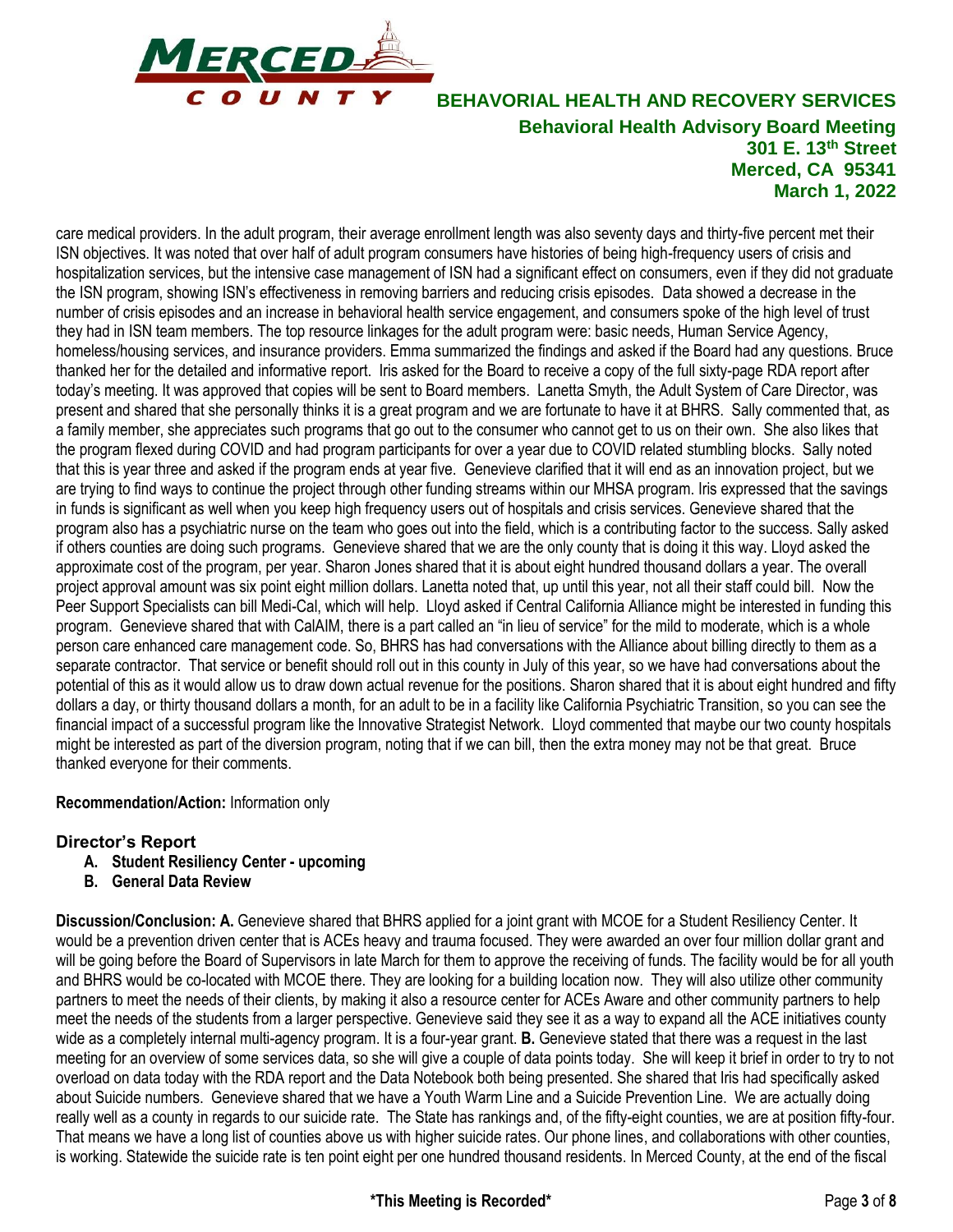

year, we were eight point four. She realizes this still sounds like a lot, and it is a lot. They will continue things like radio ads, billboards, and do a PSA for Spanish radio and television. They are also looking at getting some additional certification for suicide prevention and intervention work and would like to get out to the schools to provide this training to them as well. She knows we do have a lot of work to do, but she is happy with the efforts her team is making. Genevieve expressed that the other question was about how many clients we served during COVID. They actually served five hundred plus new clients in the fiscal years two thousand twenty and two thousand twenty-one. These could represent anything from a single contact to more than that in services. They are projecting an increase in this fiscal year. When the final budget goes through they will probably be asking for additional staff because the numbers are not decreasing, but increasing as we move forward. We need to build a stronger infrastructure on all levels of care moving forward. In addition, COVID decreased our referrals to Public Guardian by fifty percent. However, they made up all of that, plus some this fiscal year. They have made up all of that and are about thirty-five percent higher in terms of referrals to our Public Guardian/Public Conservator program. That is a drastic increase. We are also now a one-stop shop for representative payee services and engaging more with our clients, who are only utilizing representative payee services, by sending Peer Support Specialists out to do outreach and engagement. They are anticipating a big uptick in this service, as outreach is expected to show that a great majority of consumers out there not previously needing our services will need our services. Genevieve asked for any questions from the Board. Iris thanked Genevieve for the information and asked if Kings View gives us numbers on how many calls come in from Merced County on the suicide prevention line. Sharon Jones responded that they do, and they also sometimes have to orchestrate rescues. Sharon offered to send the last report from them to give a picture of the work they are doing. Iris said that she would like that report as it would give a bird's eye view of the demand for that service in our county. Iris said she looks forward to seeing if the ads Genevieve mentioned will have an impact on these reported numbers. Sharon will send it to Amy for distribution to the Board members. Sharon explained that we have a multi-tiered approach of training staff and members of the community on suicide prevention and we have our community partners on the ground and in outlying communities all working to help people and save lives, which includes linkage to needed services and care. Genevieve added that the Kings View report is just one piece because we also have our ACCESS line, where consumers call directly into that line for services. Genevieve mentioned that it is important to note that they did add positions this last fiscal year. The majority of them were on their Justice and Community Integration Division team. That is a new division started in October of two thousand and nineteen with very few staff. A big push of our two thousand twenty to twenty-one fiscal year was to build up that division, which works directly with Juvenile Hall, the Jail, Probation and so forth. Genevieve said that they are doing a better job determining where additional services are needed now that they have a division that is solely connected to those that are reintegrating into services post Jail, incarceration or Juvenile Hall. So, now that they have that division, they are doing better at determining where people are needed and where services need to increase. Bruce thanked Genevieve and those who asked questions, and called for any additional questions. Vicki shared that she is pleased that we are going to be doing more outreach in Spanish, as she is aware of incidences when it was a stumbling block. Bruce closed this discussion and called upon Sharon Jones to now present the Data Notebook 2021.

### **Recommendation/Action:** Information only

### **Training/Presentation – Report on Data Notebook 2021**

**Discussion/Conclusion:** Sharon Jones shared that BHRS is mandated by the California Behavioral Health Planning Council to do a Data Notebook annually. This council advocates for those with severe mental illness and children with severe emotional disturbance. They are statutorily required to provide advisement to legislature on behavioral health issues, policy, and the priorities in California. They are advocating to hold systems accountable and responsive, to be strength based, family member driven, and recovery oriented, as well as culturally and linguistically responsible. Focus areas for the Data Notebook this year were adult residential care, homelessness, child welfare services, racial/ethnic inequalities or inequities in behavioral health. The data is submitted through a survey/questionnaire. Sharon gave an overview of our responses to this annual questionnaire, resulting in the Data Notebook. Adult Residential Care

• Unmet needs: How many individuals served by your county behavioral health department need this type of housing but currently are not living in an ARF? Answer: not applicable, as all individuals in need at the time were placed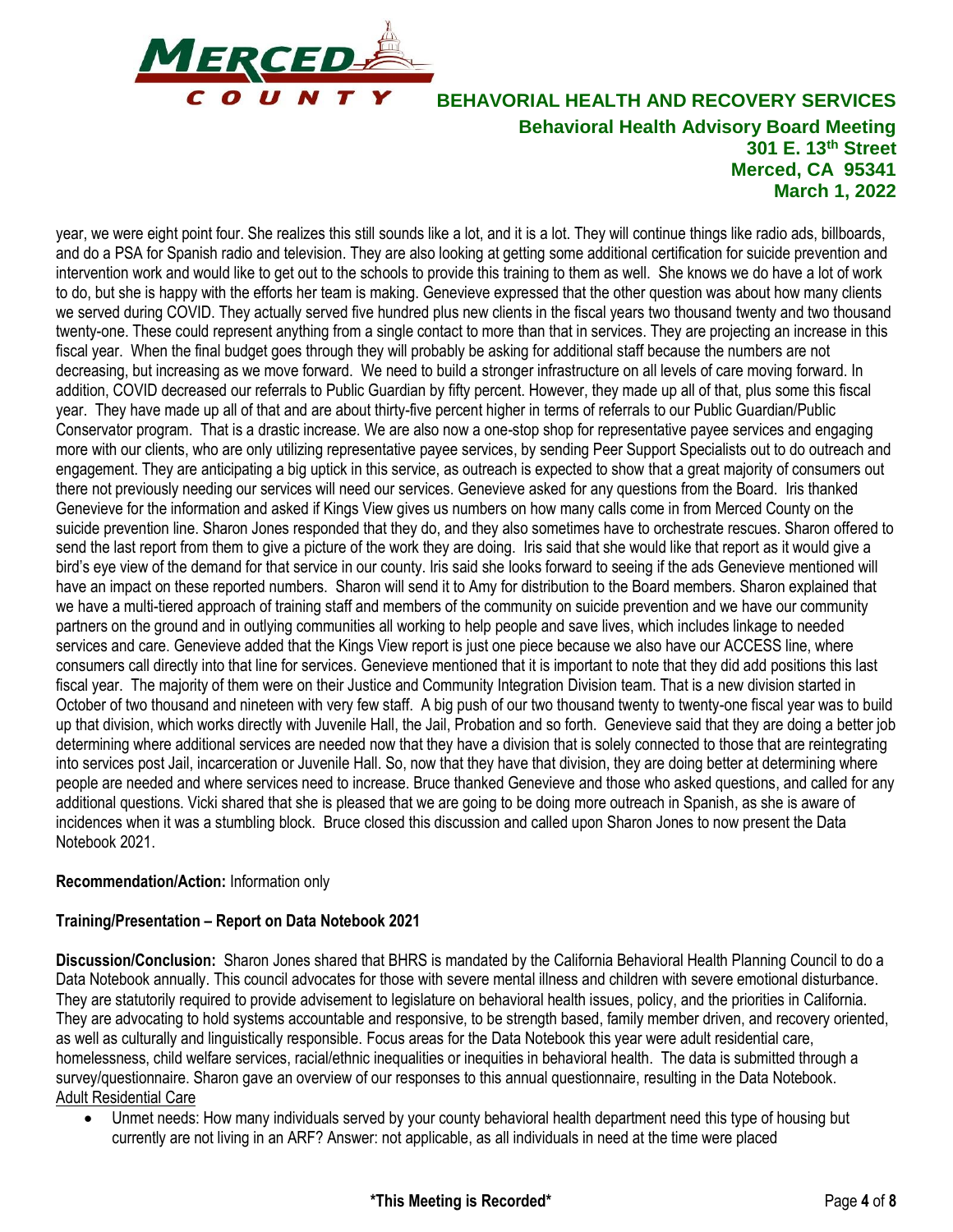

- Does your county have any "Institutions for Mental Disease" (IMDs)? Answer: Yes, two. Merced Behavioral and California Psychiatric Transitions
- For how many individual clients did your county behavioral health department pay the costs for an IMD stay (either in or out of your county), during the last fiscal year? Answer: in-county was twenty-four and out-of-county was ten clients
- What is the total number of IMD bed-days paid for these individuals by your county behavioral health department during the same time period? Answer: seven thousand one hundred and nineteen days

### Homelessness

- During the most recent fiscal year (2020-2021), what new programs were implemented, or existing programs were expanded, in your county behavioral health department to serve persons who are both homeless and have severe mental illness? Answer: Emergency Shelter, Housing/Motel Vouchers, Supportive Housing, Navigation Center, Project Room Key
- Child Welfare Services: Foster Children in Certain Types of Congregate Care
- Do you think your county is doing enough to serve the children/youth in group care? Answer: Yes
- Has your county received any children needing "group home" level of care from another county? Answer: Yes. Merced Country has received presumptive transfer youth needing group home level of care. In the current fiscal year, Merced has received seventy presumptively transferred children and youth to date. In the previous fiscal year, Merced received two hundred and thirteen presumptively transferred children and youth. At this time, we do not have the number of presumptive transfer youth received by Merced County who required group home level of care. However, currently, Creative Alternatives has twenty-four presumptively transferred children/youth housed at their facility. Additionally, on average, they have housed twenty-five out of county presumptively transferred youth over the third quarter of the calendar year.
- Has your county placed any children needing "group home" level of care into another county? Answer: Yes. Merced Country has presumptively transferred youth out of Merced County needing group home level of care. Per data from HSA, Merced has presumptively transferred twenty-four youth out of Merced County in the current fiscal year that requires group home level of care to date. Per data from HSA, in the previous fiscal year, Merced presumptively transferred forty-two youth out of Merced County requiring group home level of care. In addition, Merced has presumptively transferred a total of forty-three presumptively transferred children and youth to date in the current fiscal year, making ninety-eight percent of presumptively transferred youth needing group home level of care. In the previous fiscal year, Merced presumptively transferred one hundred thirty-two children and youth out of Merced County.

Racial/Ethnic Inequities in Behavioral Health

- Based on the data provided for your county, please rate the access, engagement, and median time to stepdown services for each of the following racial/ethnic groups in your county.
	- $\circ$  Access (at least one mental health services visit in a single fiscal year)
		- Asian or Pacific Islander Good
	- $\circ$  Engagement (five or more mental health services visits in a single fiscal year)
		- Asian or Pacific Islander Good
- Which outreach, community engagement, and/or education methods are being used to reach and serve the following racial/ethnic groups in your county?

o

- Which of the following groups are represented on your mental health board/commission?
	- o Answer: Alaskan Native/American Indian, Asian or Pacific Islander, Black, Hispanic, White, Other race/ethnicity, Older adults (65+years), Transition-age youth (16-24 years)
- Which of the following steps have been taken to develop a culturally diverse behavioral health work force in your county? Answer: Tailoring recruitment efforts (re: professional outreach and job ads) to applicants who are representative of the racial/ethnic populations in your county
- Which of the following steps have been taken to develop a culturally diverse behavioral health work force in your county? Answer: Utilizing behavioral health workforce pipeline programs that value cultural/linguistic diversity among applicants; Actively cultivating a culturally inclusive workplace environment in which racial/ethnic minority staff are engaged; conducting listening sessions or other methods for staff to provide feedback on workplace environment and hiring/promoting practices;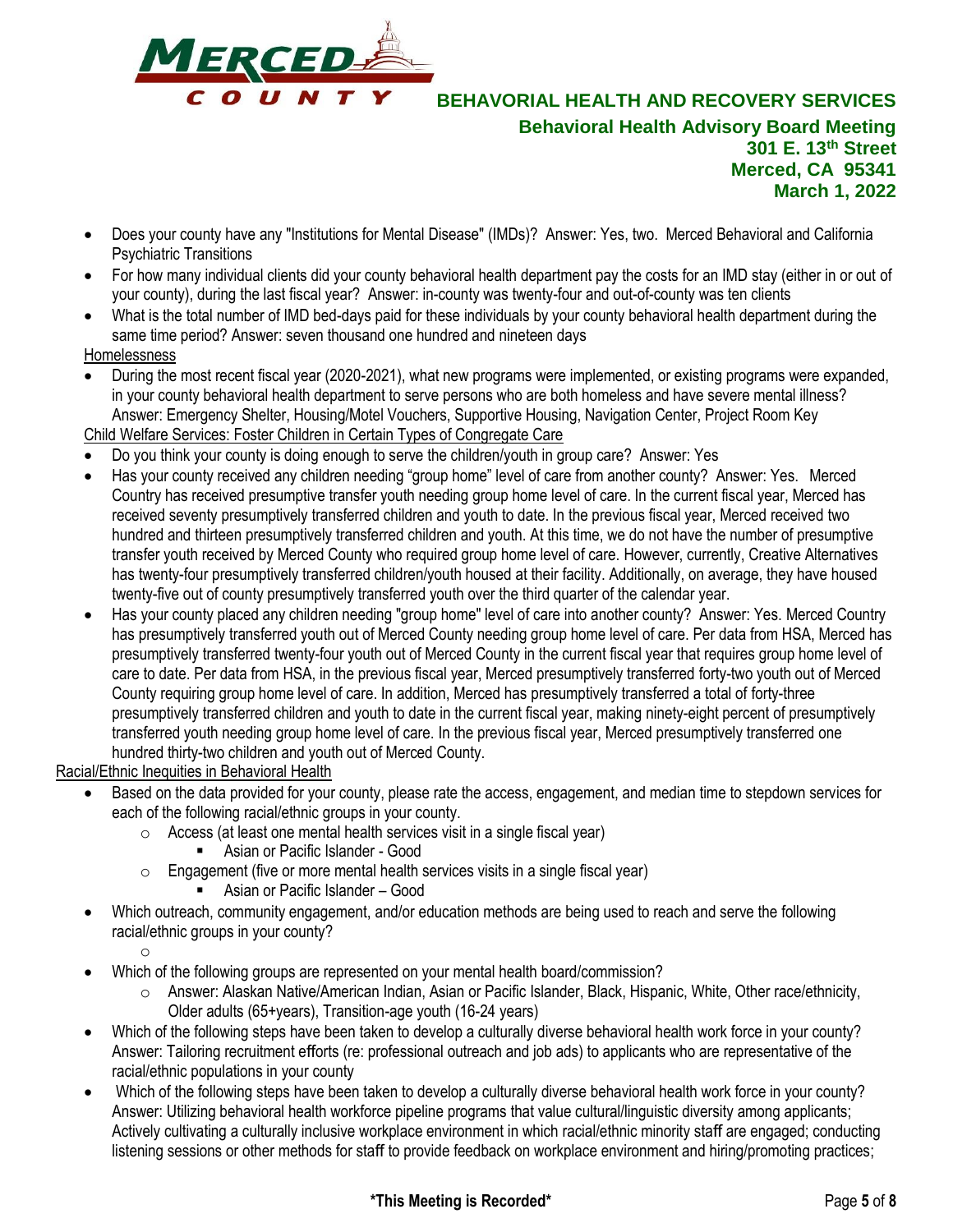

providing professional development opportunities such as mentorship or continued education and training for behavioral health staff and providers.

- Does your county provide cultural proficiency training for behavioral health staff and providers? Answer: Yes. Trainings: Implicit bias, multi-cultural, inclusion and diversity, culturally specific trainings: Latinx, African American Spirit
- Which of the following does your county have difficulty with in regard to providing culturally responsive and accessible mental health services? Answer: Employing culturally diverse staff and providers, retaining culturally diverse staff and providers, translating written materials, providing live/virtual interpretation services, providing cultural proficiency training for staff and providers.
- What barriers to accessing mental health services do individuals from underserved communities face in your county? Answer: distrust of mental health services, community stigma, difficulty securing transportation to or from services, difficulty accessing telehealth services.
- Do you feel that the COVID-19 pandemic has increased behavioral health disparities for any of the following groups? Answer: Hispanic, Older Adults (65+)
- Which providers or services have been employed, utilized, or collaborated with to serve the following racial/ethnic populations in your county? Answer: Outreach at local community venues and events, house visits to underserved individuals/communities, telehealth services to increase access and engagement, community stakeholder meetings/events, written materials translated into multiple languages, live or virtual (real-time) interpretation services, educational classes, workshops, or videos, providing food/drink at meetings and events, providing reimbursement or stipends for involvement, providing transportation to and from services.
- Do you have suggestions for improving outreach to and/or programs for underserved groups? Answer: Merced County continues to develop and implement upstream strategies to improve outreach and programs for our underserved communities. BHRS has established collaborations with the schools and other community providers to help build buffering resources for families to ensure health, wellness, equity and access. There are many suggestions that include: BHRS has developed programming that provides outreach, engagement, community activities, events, presentations on suicide prevention, stigma and discrimination, builds upon cultural wisdom and continuous support and linkage to resources; identify and use culturally appropriate stakeholder and data analysis tools that recognize and utilize communities' cultural assets and knowledge; continue to build strong and sustainable relationships and partnerships; create effective community input processes and forums with opportunities for communities to fully participate; enhance Relationships & Engagement; strengthening connections with communities through knowledge gathering

Bruce thanked Sharon for her report and called for any comments or questions from the Board. Sally asked what Upstream Strategies means. Sharon explained these are preventative strategies. Like when you know something is off or wrong, you do something to help that situation and try to prevent it from getting worse rather than let it continue or spiral out. Genevieve shared that we want to start people early with preventative strategies and tools while they are still learning and developing. We would rather see them early on than get them as clients when they have been allowed to progress and escalate, coming to us at a much higher level of service needs; This term is used in the mental health field for universal outreach and prevention. Genevieve shared that focusing on preventative outreach and programs helps the entire system with cost savings related to higher levels of care, such as high cost residential.

### **Recommendation/Action:** Information only

### **Committee Reports**

- **A. Substance Use Disorder (SUD)**
- **B. Executive/By-Laws/Planning**
- **C. Membership Committee**
- **D. Board Development (New Membership Orientation and Onboarding)**
- **E. Liaison to the Quality Improvement Committee (QIC)**
- **F. Liaison to the Mental Health Services Act (MHSA) Ongoing Planning Council**
- **G. Other Board Member Reports**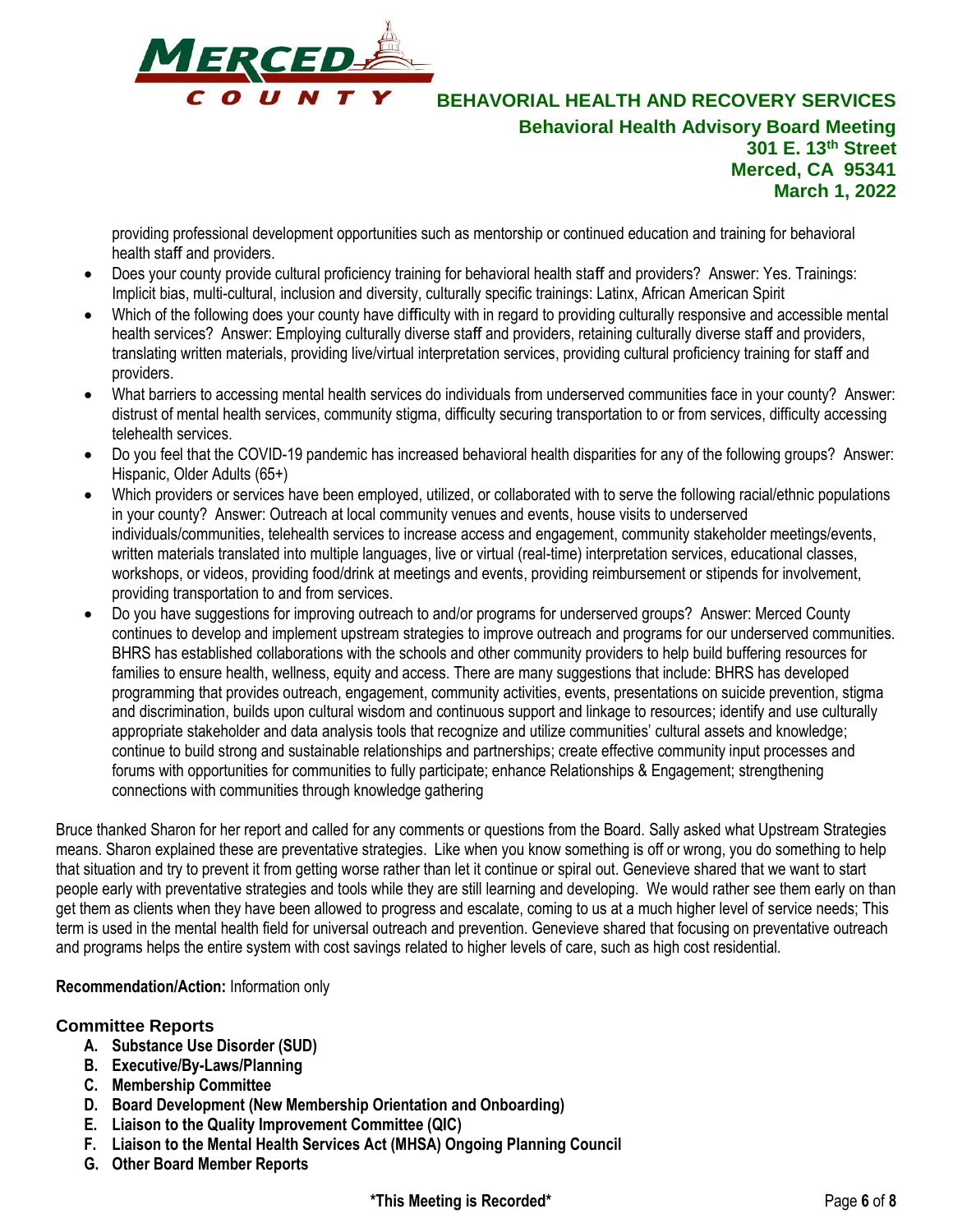

**Discussion/Conclusion: A.** Vicki shared that, in Hilmar, they had an "Every 15 Minutes" mock event that had a strong impact on the community. Interested parties can apply every October first and be considered on a first-come first-served basis for this high school focused program. **B.** Bruce shared that Amy recently emailed Board members a list of opportunities to attend BHRS subject matter training with new employees during the New Employee Orientation sessions. No other report. **C.** Mary welcomed our two new members that are now at full voting status. Sally pointed out that District 5 is still in need of BHAB member representatives. Genevieve shared that she has had conversations with Supervisor Silveira about this and has also spoken about the possibly of looking at a representative from the Los Banos Police department. She asked that the Board please forward any names of recommendations for District Five to Supervisor Silveira or the Board of Supervisors Clerk's Office. Genevieve has confirmed with County Counsel, that once we have representation in that area, we can set up a remote location in Los Banos so some Board members, and any interested community members, could join BHAB meetings without having to drive here to Merced. Bruce suggested contacting Steve Hammond, a pastor who is on the CoC Board, and Police Chief Breezy of Los Banos, regarding suggestions of potential new BHAB members. They are good resources for recommendations. Sally asked if the Wellness Center is open in Los Banos and Genevieve stated that it is not open at this time. Sally expressed that BHRS staff in the Los Banos clinic may also have some suggestions. Sally and Lloyd suggested reaching out to a previous a board member who owns a flower shop in Los Banos, once we have a remote location. **D.** Bruce reported that Amy is working on scheduling a new member onboarding session, hopefully in the next month. Sally reiterated that the topics on the new BHRS employee orientation list are great and since they are recurring, you can watch for a date that works for your on the subjects that are of interest. Genevieve shared that BHRS is launching a quarterly Children's System of Care meeting, so at some point this Board could potentially add a representative to that meeting on their Committee Reports. It will give them child and youth focused information. **E.** Mary explained that there will be no report until the next quarterly meeting, which is next month. **F.** No report, position vacant. **G.** Bruce called for any other reports.

### **Recommendation/Action:** Information only

### **Ad-Hoc Committee Reports**

- **A. Annual Report**
- **B. Nominating Committee**

**Discussion/Conclusion: A.** Sally confirmed that she would start working on the annual report next month and asked members to review their headshots and biographies for any updates needed. Updates can be emailed to Sally or Amy. **B.** No report on this annual process, but it will start approximately in April in order to complete the nomination and appointment processes by the new fiscal year.

### **Recommendation/Action:** Information only

### **Announcements**

**Discussion/Conclusion:** Bruce announced that the Grand Opening of Merced Mission's new campus, Village of Hope, will be held Friday, April twenty-second at ten in the morning. They are also working on a Sobering Room and Genevieve has been assisting them through this process. Lloyd shared that the Rescue Mission site will have thirty-two beds for those coming from hospitals and fourteen spaces for sobering, in family spaces there will be four beds each. Lloyd also talked about the Home Keep program, which is a ninetyeight-room facility of apartments. Hopefully, in a bout a year, will have almost three hundred new beds for the homeless. Genevieve said that another separate apartment complex in Merced will have about thirty units that will be permanent supportive housing.

### **Recommendation/Action:** Information only